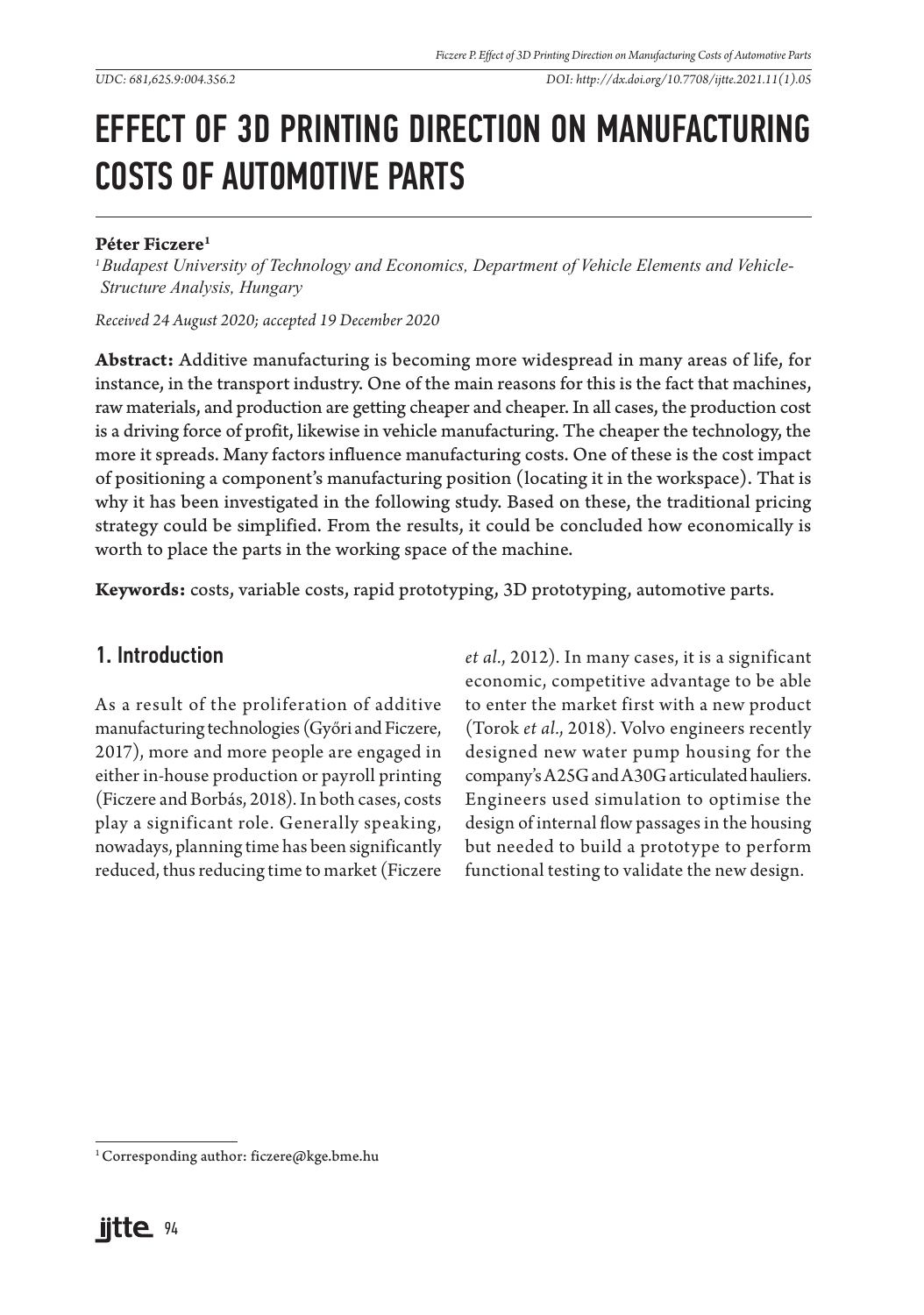

#### **Fig. 1.**

*Housing Installed on a Water Pump (VCE 3D Printed this Water Pump Housing in Transparent Material for Quick Functional Testing) Source: (Stratasys, 2020)*

Until recently, the Volvo company would have invested in tooling. The tooling cost for this project would have been approximately \$9,090, with the part cost around \$909. The lead time for producing the prototype would have been 20 weeks minimum. Since 3D printing the prototype cost \$770 and took only two weeks, including both design and development, VCE completed its testing much sooner than traditional methods would have allowed. VCE (Volvo Construction Equipment) is now ramping up production of the new part (Hartman, 2019). Formerly referred to as rapid prototypes, 3D printed products also play a significant role in reducing error costs. An important economic factor, where appropriate, is the area known as rapid tool manufacturing, where prototypes or smaller series require, e.g. the design and manufacture of casting tools are optional. High cost and time savings can be achieved for individual pieces or small-batch manufacturing due to the abandonment of tool design and manufacturing. Many direct and indirect costs can be saved due to time savings (Ficzere *et al.*, 2013), (Zöldy and Török, 2015),

(Gvozdenović *et al.*, 2005). It should be noted that several workpieces of completely different geometries can be produced at the same time. Narrowing down and detailing the production side, many factors influence costs:

- The procedure is chosen;
- Production time, print speed;
- Placement in the workspace;
- Position, orientation;
- Quantity of support material;
- Type of support;
- Percentage of filling;
- Type of filling;
- Layer thickness;
- Material selection;
- The number of pieces to be manufactured.

Based on all this, it is not surprising that there are several pricing strategies on the market (Andrejszki and Török, 2018). The present study examines the impact of only one of these - position and orientation - on costs. We can find similar studies on other research fields also (Mirosavljević *et al*., 2010).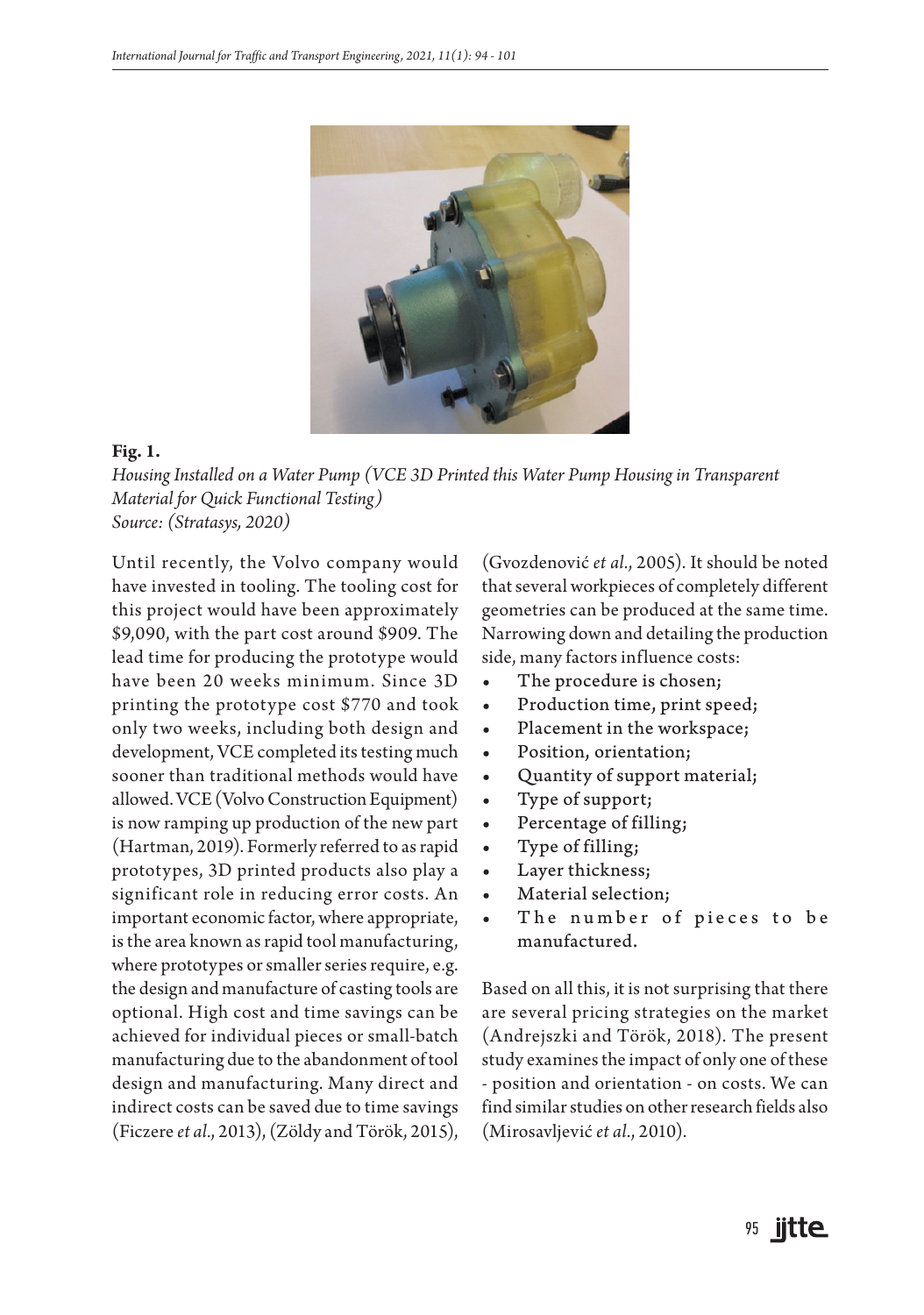## 2. Methodology

During the test, five simple parts (standard short tensile test pieces) are placed in the workspace in different ways, and the effect of position on costs is examined.



### **Fig. 2.** *Specimens Printed in Laying and Standing Orientation*

Different placement methods have different support material requirements (Ficzere, 2020). Also, the machine time required to produce the pieces varies considerably in each arrangement. However, in the oblique position shown in Fig. 3, the use of support is visible (left part of the figure).



### **Fig. 3.** *Test Specimens Printed at an Angle of 30°*

In addition to consuming much material in this case, adequately structured printing of the support material also significantly affects machine time. In this study, we investigate the effect of position on production time and material requirements.

# 3. Results

None of the layouts shown in Fig. 1 requires support, so there is no significant difference in material use, but the vertical arrangement is approx. has double the production time. The production of specimens in oblique, oblique positions requires varying amounts of support materials, which also vary considerably in production time.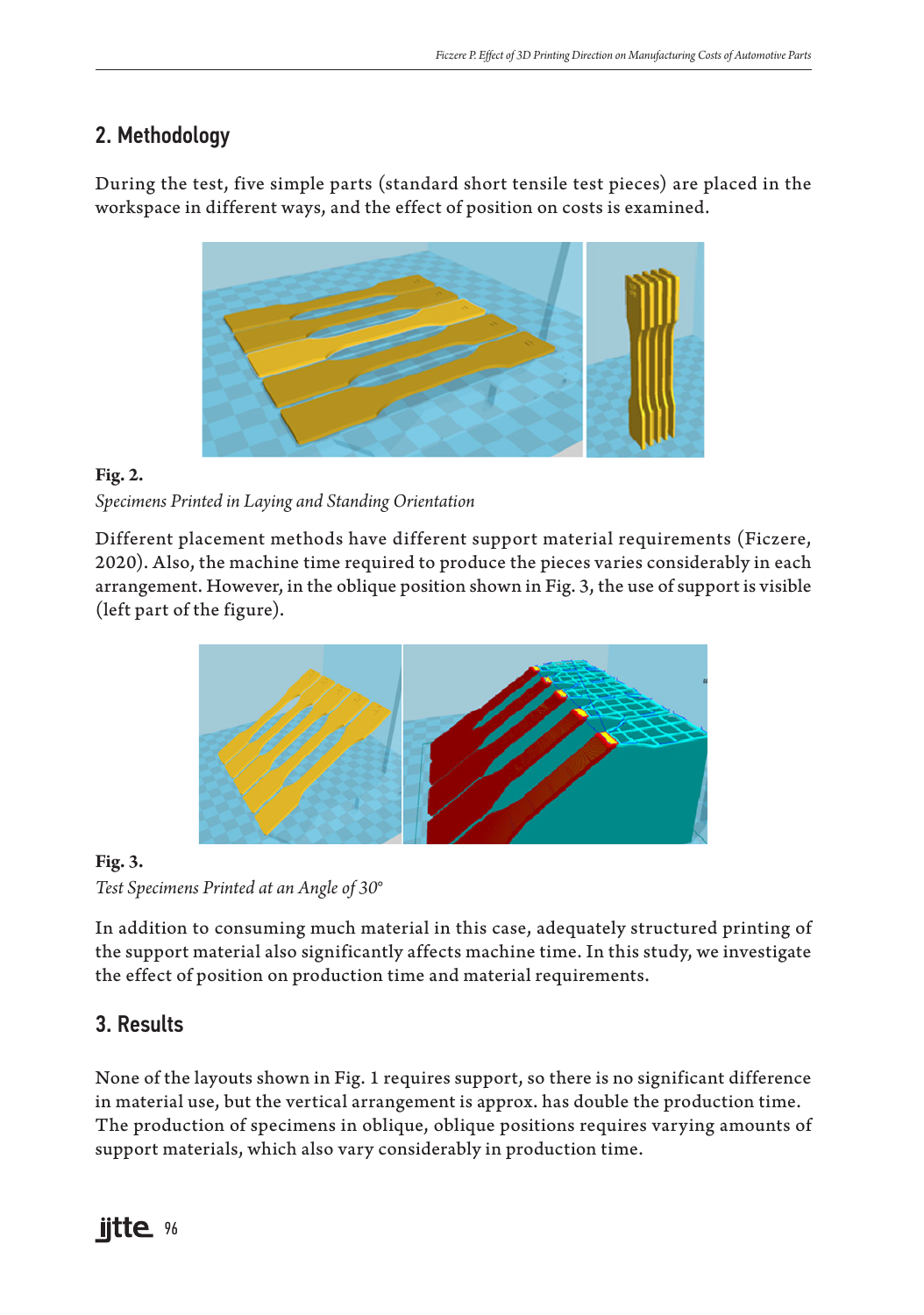

**Fig. 4.** *Production Time Depending on the Placement Angle*

Fig. 4 shows the production time of the specimens as a function of the angle (horizontal) of the pieces. In the same way, we can examine the amount of raw material needed depending on the location.



**Fig. 5.** *Production Raw Material Requirement Depending on the Placement Angle*

### 4. Analysis

Examining the diagrams, it is easy to see that the effect of the production position on production time and material requirements is quite similar. It is, therefore, worth examining the relationship between the amount of material used and the production time.

# 97 **jitte**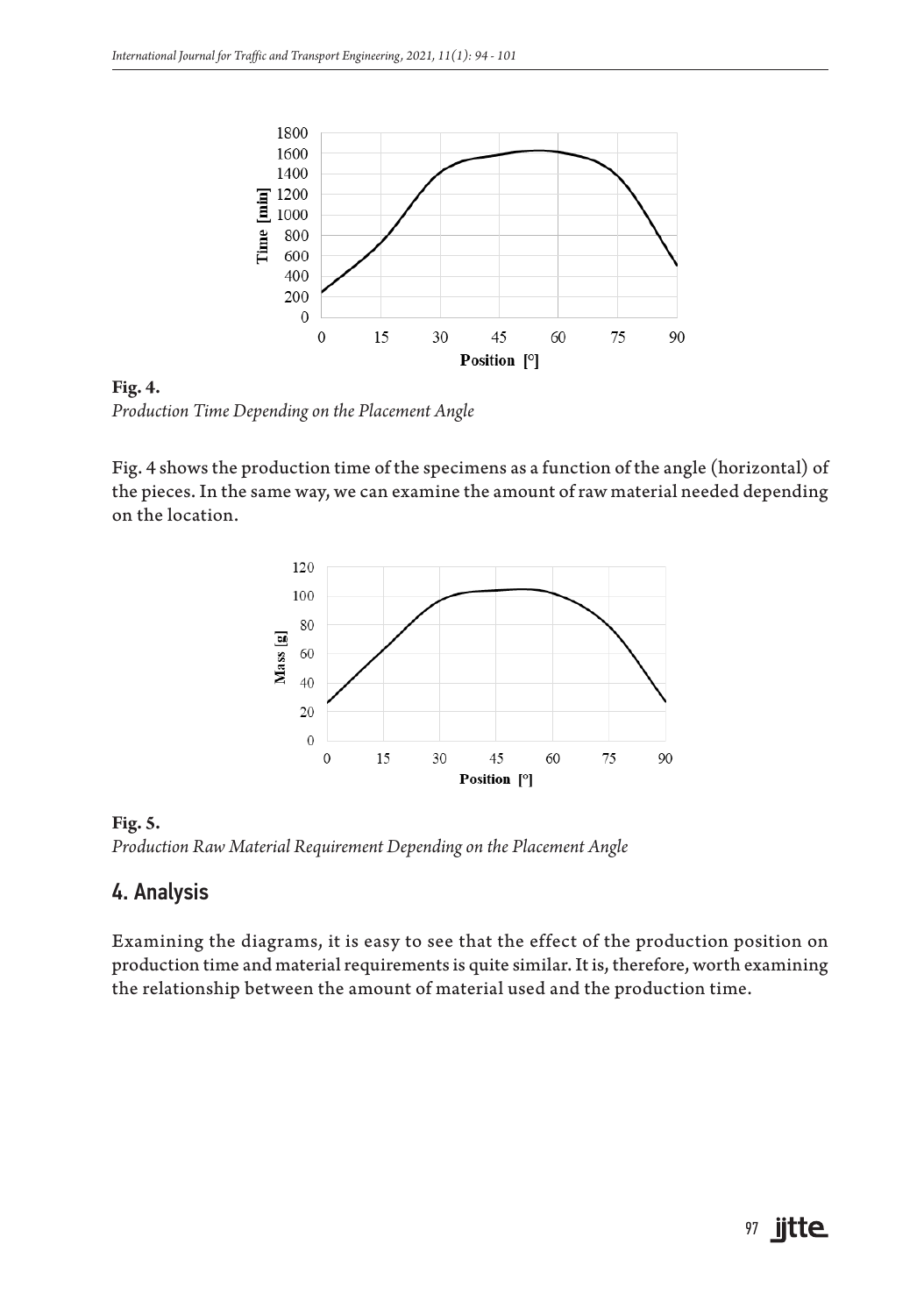

**Fig. 6.** *Production Time Depends on the Amount of Material Used*

The resulting diagram shows that there is an approximately linear relationship between the two parameters.

Fig. 4 and 5 show that horizontal and vertical close layouts are economical in terms of production time and material requirements.

### 5. Discussion

Additive manufacturing companies need to be able to quote the cost of producing the models almost immediately, so complex relationships cannot be used to determine prices. In practice, there are two types of pricing strategies (within a given technology):

- The minimum height of the component;
- Based on the required raw material and production time.

In the first case, the customer can easily calculate the expected price from the geometry of the part. Here, for a given height, there is an amount (with a change in height, the production cost changes linearly), which the manufacturing company has calculated all its costs, benefits.

In the second case, the price is determined by multiplying the unit price per gram of materials by the total amount of material needed, plus the machine overhead. Naturally, the unit cost of materials and the hourly rate of the machine are set by the manufacturer, so that all costs are recouped, and there is some profit.

In both cases, determining unit prices is a serious task that requires experience in economics, business management, and manufacturing. There are other aspects to consider when setting prices, such as uniqueness, emergency surcharge, preand post-processing time, and resource requirements.

Based on these, the following result is obtained in the second case (price based on material and production time).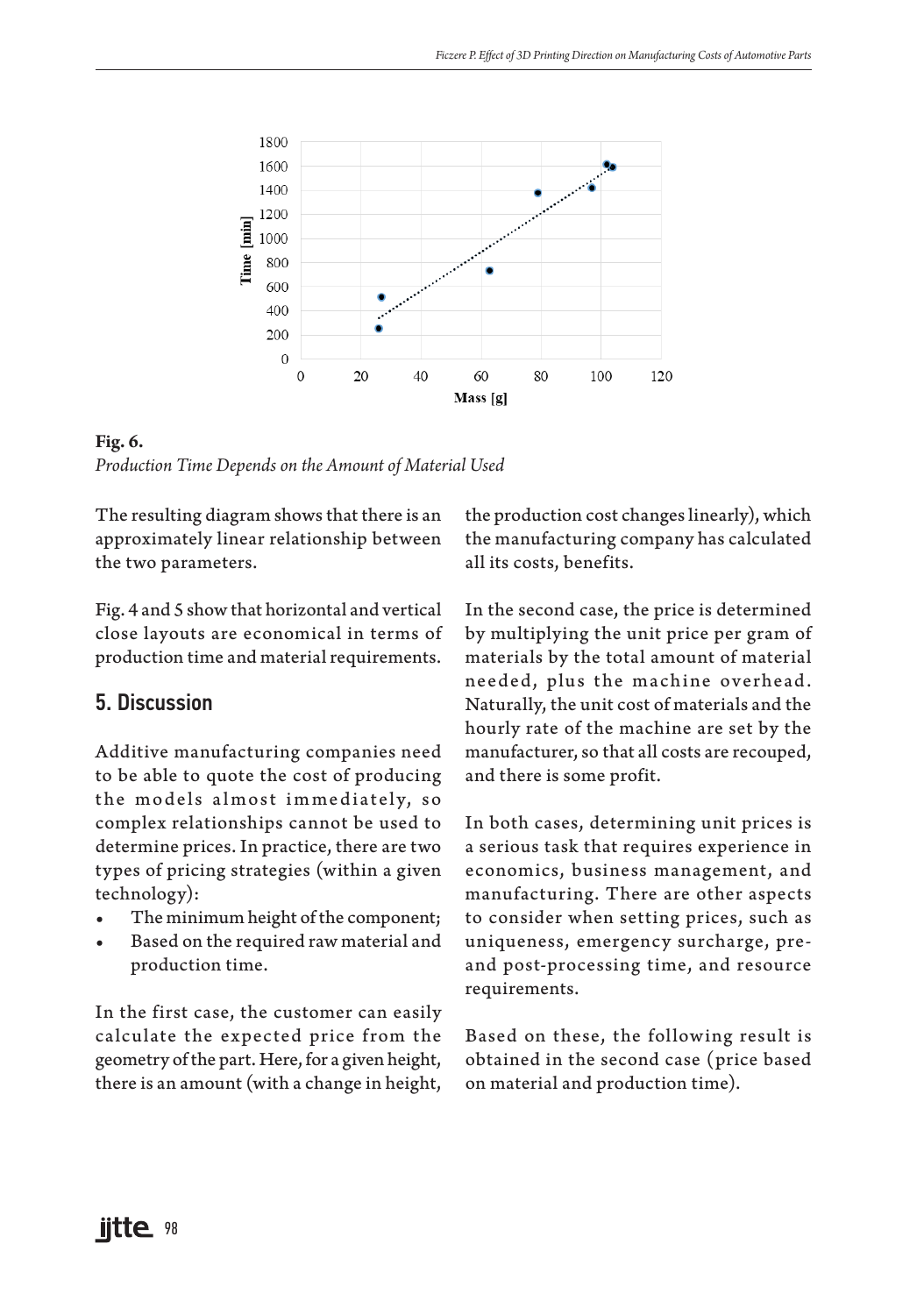

**Fig. 7.** *Change of Variable Cost (VC) as a Function of Component Position* 

$$
VC = C_m + C_t \tag{1}
$$

Variable Cost, VC (Variable Cost), can be defined as the sum of Cost of Material  $(C_m)$  and Cost of Printing Time  $(C_t)$ . In our case  $C_m = 12.5 \text{ Ft/g}$  and  $C_t = 4 \text{ Ft/min}$ . This variable cost does not include profit. Material and time cost further analysed (Fig. 8). Not surprisingly, this is also quite similar to the weight and production time. It is worth examining the proportion of each cost component:



#### **Fig. 8.**

*Distribution of Variable Cost (VC) by Time-Based Cost (Ct ) and Raw Material Cost (Cm) depending on the part position*

It can be seen from this figure that at such unit prices, variable costs are more sensitive to time-dependent costs. From the graph in Fig. 7, it could be determined that of the cost components, time-based cost dominates. If we change the unit

price based on this, e.g.  $C_t = 5 \text{ Ft/min}$ , and omitting the required feedstock based component  $(C_m)$  gives the following diagram. This pricing strategy is also used by the 3DEE company based in Vienna (3dee, 2019).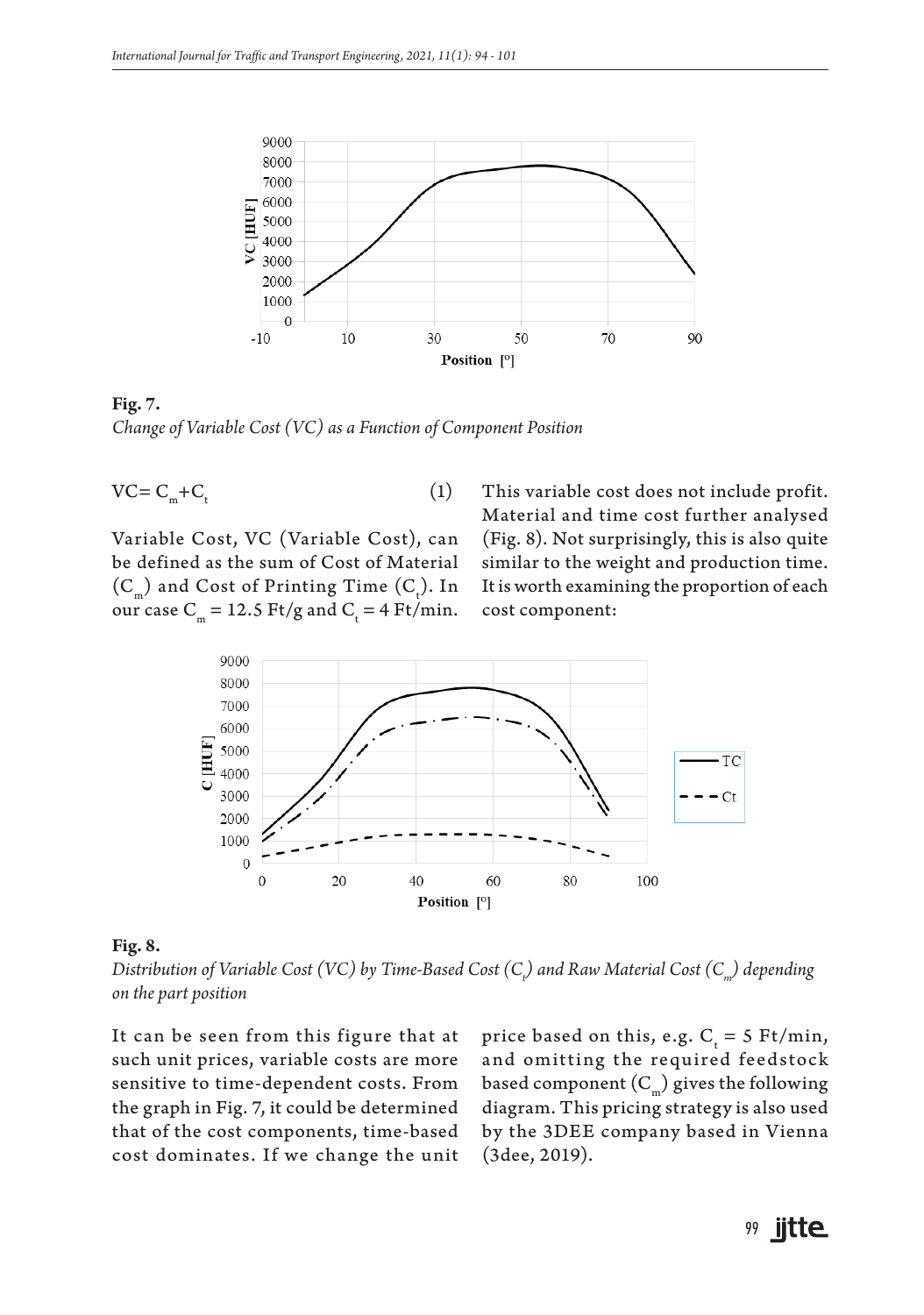

**Fig. 9.**

Variable Cost (VC) by Manufacturing Time (C<sub>t</sub>) and Raw Material Cost (C<sub>m</sub>), as well as Modified *Raw Only, Cost (VC mod) depending on the component position* 

It can be clearly seen that by simplifying the cost calculation into a single component, we can still get almost the same result as the original one. This may simplify the pricing strategy without having to explain, where appropriate, why the unit price of a given material is so low that it can be bought at a lower cost by the retailer.

### 6. Conclusion

Summarising the experience, it can be concluded that determining the market price of a product is a very complex task. The price includes many other factors besides design and production costs that are difficult to quantify. These may include the benefits of an earlier entry, as well as the results of reduced error costs. Therefore, this study examines costs exclusively from the manufacturer's perspective and focuses exclusively on direct manufacturing costs. Even with these reductions, many factors can influence costs, so as a result of further reductions, we only analysed the impact of positioning and positioning the part on the workspace.

Analyses show that placement has a decisive influence on costs, as price variations can occur as a result. It can be concluded from the results that states close to horizontal and vertical are the most cost-effective arrangements.

It is important to emphasise that many factors in the manufacturing costs of additive technologies influence the possibility of individual production. This could also be a disadvantage (e.g. in the case of pricing), as each piece has different shape features. As a result, it is difficult to make general statements that are true to every piece. Because we can produce completely different geometries, even at the same time in the same workspace, processes cannot be standardised. However, it is advisable to develop a transparent pricing strategy that is understandable to the customer. The results described in this article help us to do this, and we can even make this relation one-variable, and we can determine the price. It is also important to note that when determining the need for raw material, the support material is also needed to be